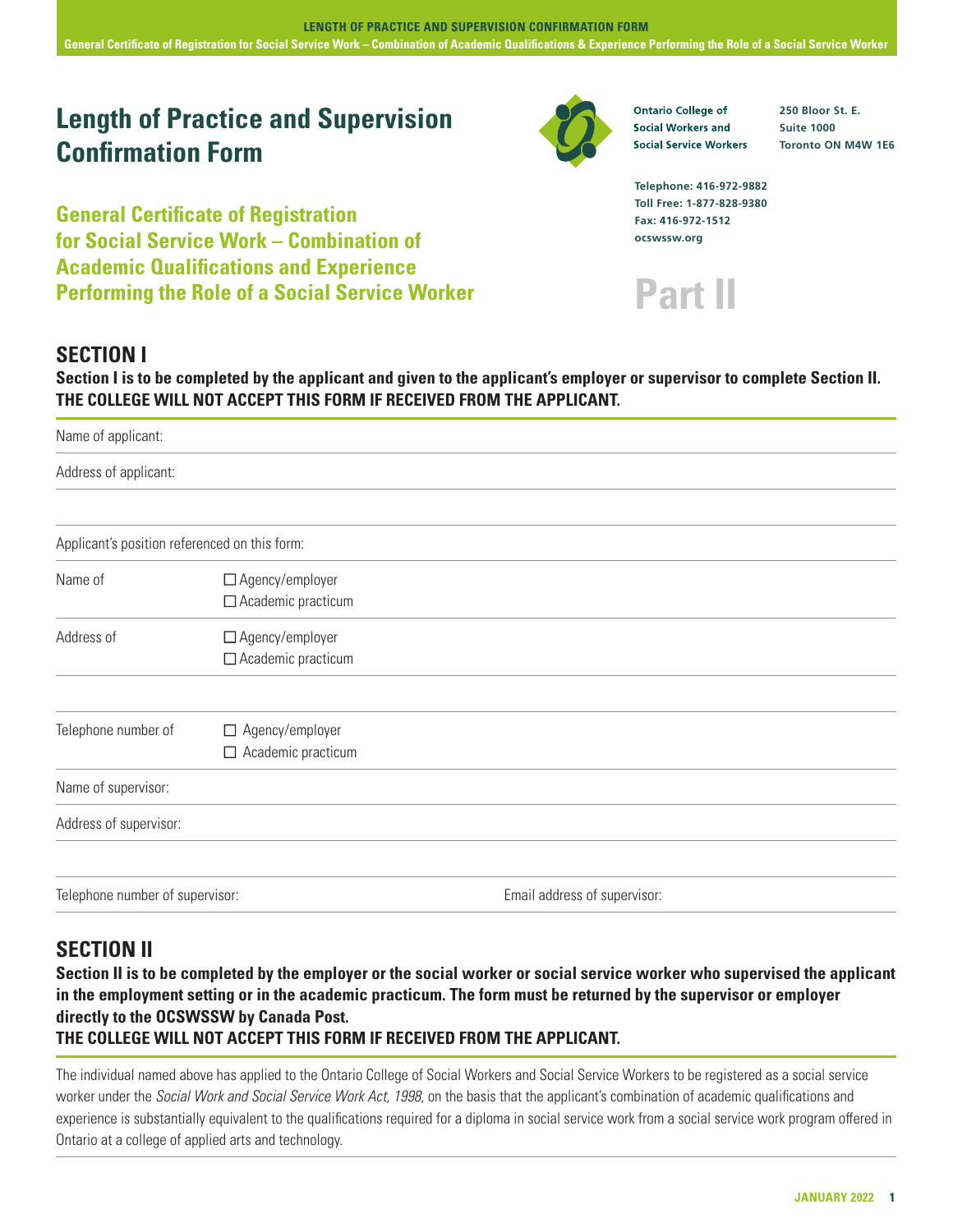## **LENGTH OF PRACTICE AND SUPERVISION CONFIRMATION FORM**

**General Certificate of Registration for Social Service Work – Combination of Academic Qualifications & Experience Performing the Role of a Social Service Worker**

# **Three of the criteria to be used by the Registrar in determining whether an applicant may be registered on this basis are that the applicant must:**

- $\blacksquare$  have practiced in a setting where they performed the role of a social service worker for at least one year;
- $\blacksquare$  have had direct responsibility for providing social service work services to individuals, dyads, families, groups, organizations and communities during this year or any of the foregoing; and
- **n** have been supervised by a social worker or social service worker for 650 hours during the period of time the applicant performed the role of a social service worker.

To assist the Registrar of the OCSWSSW in determining whether the applicant meets the above criteria, please provide the OCSWSSW with the following information concerning the period of time the applicant was employed by you in the role of a social service worker, or worked under your supervision in the role of a social service worker, taking into account the definition of the "role of a social service worker" set out below. Please be advised that the applicant may receive a copy of the completed Length of Practice and Supervision Confirmation Form.

"Role of a social service worker" means the role of a person who assesses, treats and evaluates individual, interpersonal and societal problems through the use of social service work knowledge, skills, interventions and strategies, to assist individuals, dyads, families, groups, organizations and communities to achieve optimum social functioning.

# **1. Provide us with information about the period of time when the applicant practised in the role of a social service worker.**

|                          | To:<br>DAY<br><b>MONTH</b><br><b>YEAR</b>                                                                                        |
|--------------------------|----------------------------------------------------------------------------------------------------------------------------------|
| Position applicant held: |                                                                                                                                  |
| Description of role:     |                                                                                                                                  |
|                          |                                                                                                                                  |
| Hours worked per week:   | Total hours:                                                                                                                     |
|                          |                                                                                                                                  |
|                          | 2. Did the applicant have direct responsibility for providing social service work services during the above period of time?      |
| $\Box$ Yes<br>$\Box$ No  |                                                                                                                                  |
|                          |                                                                                                                                  |
| applicant served.        | 3. Please describe the setting in which the applicant practised in the role of a social service worker and the population(s) the |
|                          |                                                                                                                                  |
|                          |                                                                                                                                  |
|                          |                                                                                                                                  |
|                          | 4. Did the applicant's practice involve any of the following duties and responsibilities?                                        |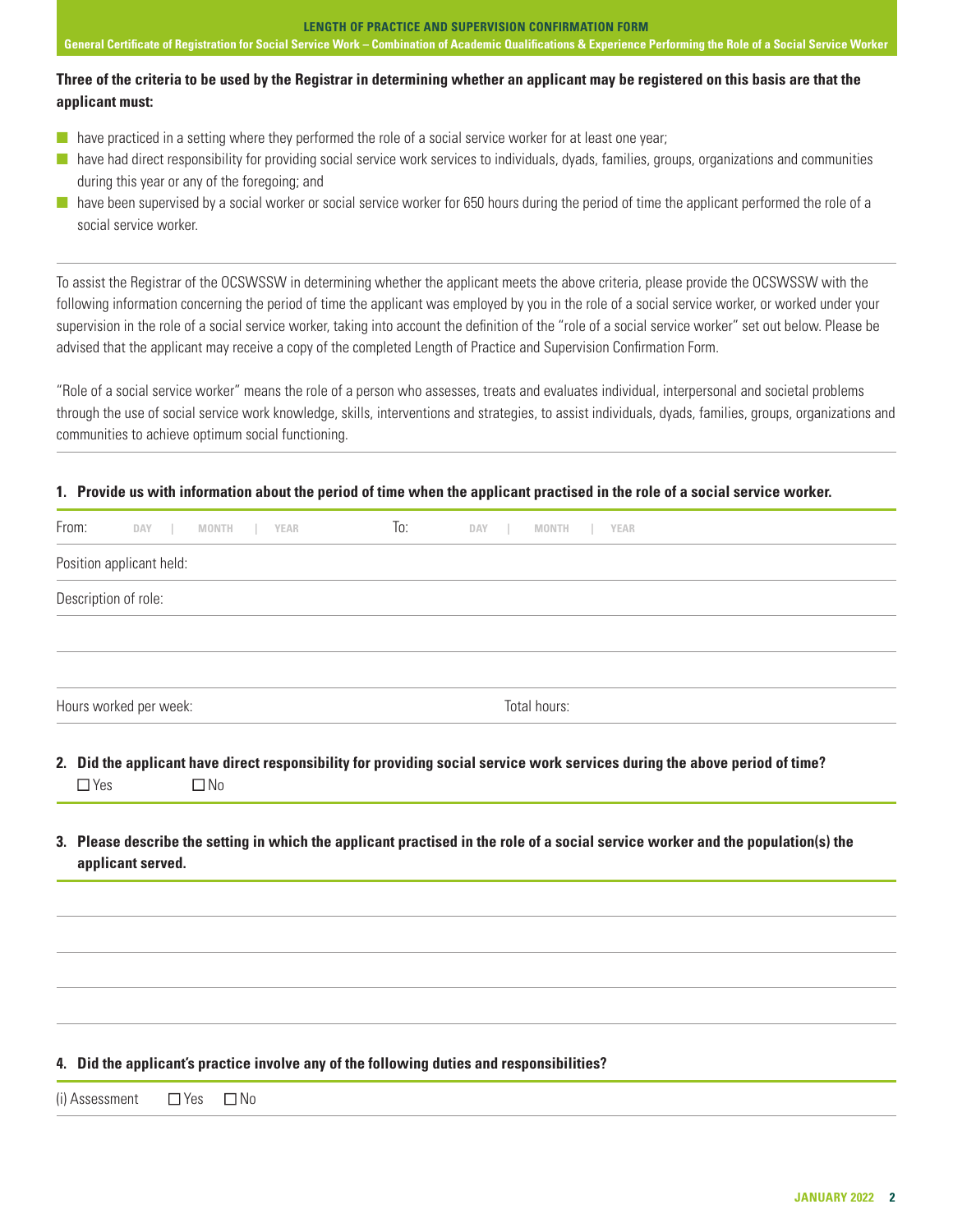| <b>LENGTH OF PRACTICE AND SUPERVISION CONFIRMATION FORM</b><br>General Certificate of Registration for Social Service Work - Combination of Academic Qualifications & Experience Performing the Role of a Social Service Worker |                         |  |  |  |
|---------------------------------------------------------------------------------------------------------------------------------------------------------------------------------------------------------------------------------|-------------------------|--|--|--|
| If you answered "Yes", please provide examples:                                                                                                                                                                                 |                         |  |  |  |
|                                                                                                                                                                                                                                 |                         |  |  |  |
| (ii) Treatment<br>$\Box$ No<br>$\Box$ Yes                                                                                                                                                                                       |                         |  |  |  |
| If you answered "Yes", please provide examples:                                                                                                                                                                                 |                         |  |  |  |
|                                                                                                                                                                                                                                 |                         |  |  |  |
| (iii) Evaluation<br>$\Box$ No<br>$\Box$ Yes                                                                                                                                                                                     |                         |  |  |  |
| If you answered "Yes", please provide examples:                                                                                                                                                                                 |                         |  |  |  |
|                                                                                                                                                                                                                                 |                         |  |  |  |
| 5. Did the applicant use any of the following in the course of performing their duties?                                                                                                                                         |                         |  |  |  |
| (i) Social service work knowledge                                                                                                                                                                                               | $\Box$ Yes<br>$\Box$ No |  |  |  |
| If you answered "Yes", please provide examples:                                                                                                                                                                                 |                         |  |  |  |
|                                                                                                                                                                                                                                 |                         |  |  |  |
| (ii) Social service work skills                                                                                                                                                                                                 | $\Box$ Yes<br>$\Box$ No |  |  |  |
| If you answered "Yes", please provide examples:                                                                                                                                                                                 |                         |  |  |  |
|                                                                                                                                                                                                                                 |                         |  |  |  |
| (iii) Social service work interventions                                                                                                                                                                                         | $\Box$ Yes<br>$\Box$ No |  |  |  |
| If you answered "Yes", please provide examples:                                                                                                                                                                                 |                         |  |  |  |
|                                                                                                                                                                                                                                 |                         |  |  |  |
| (iv) Social service work strategies                                                                                                                                                                                             | $\Box$ Yes<br>$\Box$ No |  |  |  |
| If you answered "Yes", please provide examples:                                                                                                                                                                                 |                         |  |  |  |
|                                                                                                                                                                                                                                 |                         |  |  |  |